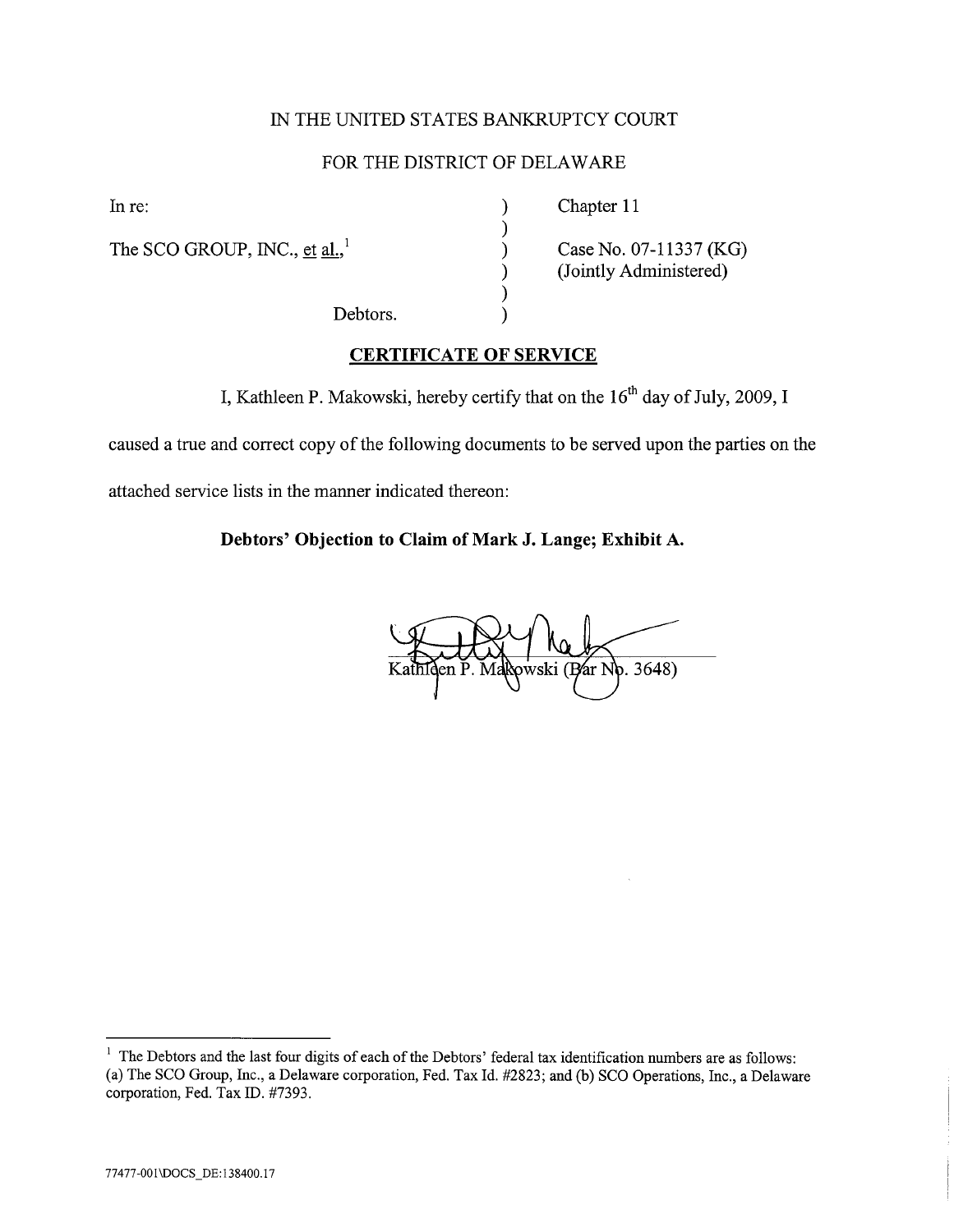# The SCO Group - Special Service List

Case No. 07-11337 Doc. No. 150791 01 - First Class Mail

 $\mathcal{A}^{\pm}$ 

# First Class Mail

(Claimant) Mark J. Lange 308 Water Street North Northfield, MN 55057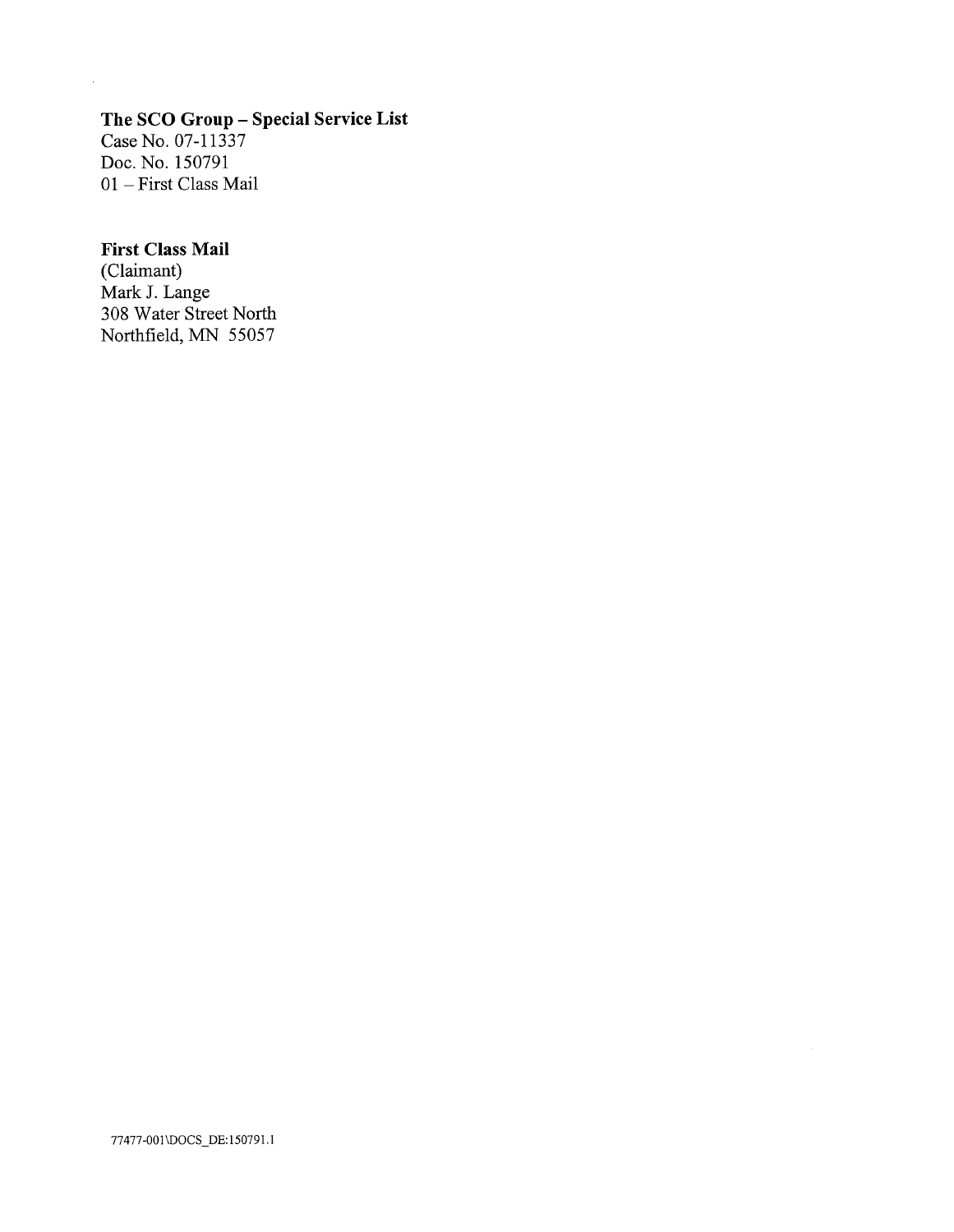#### The SCO Group, Inc., 2002 Service List

Case No. 07-11337 Doc. No. 131171 04 - Hand Delivery 32- First Class Mail 01 - Foreign First Class 01 - Email Service

(Counsel for Debtors) Laura Davis Jones, Esquire James E. O'Neil, Esquire Kathleen P. Makowski, Esquire Pachulski Stang Ziehl & Jones LLP 919 North Market Street, 17th Floor P.O. Box 8705 Wilmington, DE 19801)

#### Hand Delivery

(United States Trustee) Joseph J. McMahon, Jr., Esquire United States Trustee 844 King Street, Room 2207 Lockbox #35 Wilmington, DE 19899-0035

#### Hand Delivery

(Counsel for IBM Corp.) Laurie SeIber Silverstein, Esquire Potter Anderson & Corroon LLP 1313 N. Market Street,  $6<sup>th</sup>$  Floor Wilmington, DE 19899

#### Hand Delivery

(Counsel for Novell, Inc.) Michael R. Nestor, Esquire Young Conaway Stargatt & Taylor, LLP The Brandywine Building 1000 West Street,  $17<sup>th</sup>$  Floor Wilmington, DE 19899

### Hand Delivery

(Counsel to CitiFinancial Inc.) Stuart M. Brown, Esquire R. Craig Martin, Esquire Edwards, Angell Palmer & Dodge LLP 919 North Market Street, Suite 1500 Wilmington, DE 19801

### Via Electronic Delivery

Ryan Tibbitts Jean Acheson rtibbitts@sco.com

### First Class Mail

(Counsel for Debtors) Paul Steven Singerman, Esquire Arhur J. Spector, Esquire Berger Singerman, P.A. 350 E. Las Olas Boulevard, Suite 1000 Fort Lauderdale, FL 33301

### First Class Mail

(20 Largest Creditor) AMICI LLC 912 State Route 143 Westerlo, NY 12193

## First Class Mail

(20 Largest Creditor) Stuart Singer, Esquire Boies Schiler & Flexner, LLP 401 East Las Olas Blvd., Ste. 1200 Fort Lauderdale, FL 33301

### First Class Mail

(20 Largest Creditor) The Canopy Group c/o Cushman & Wakefield P.O. Box 45257 San Francisco, CA 94145

#### First Class Mail

(20 Largest Creditor) Microsoft Licensing, Inc. 6100 Neil Road Reno, NY 89503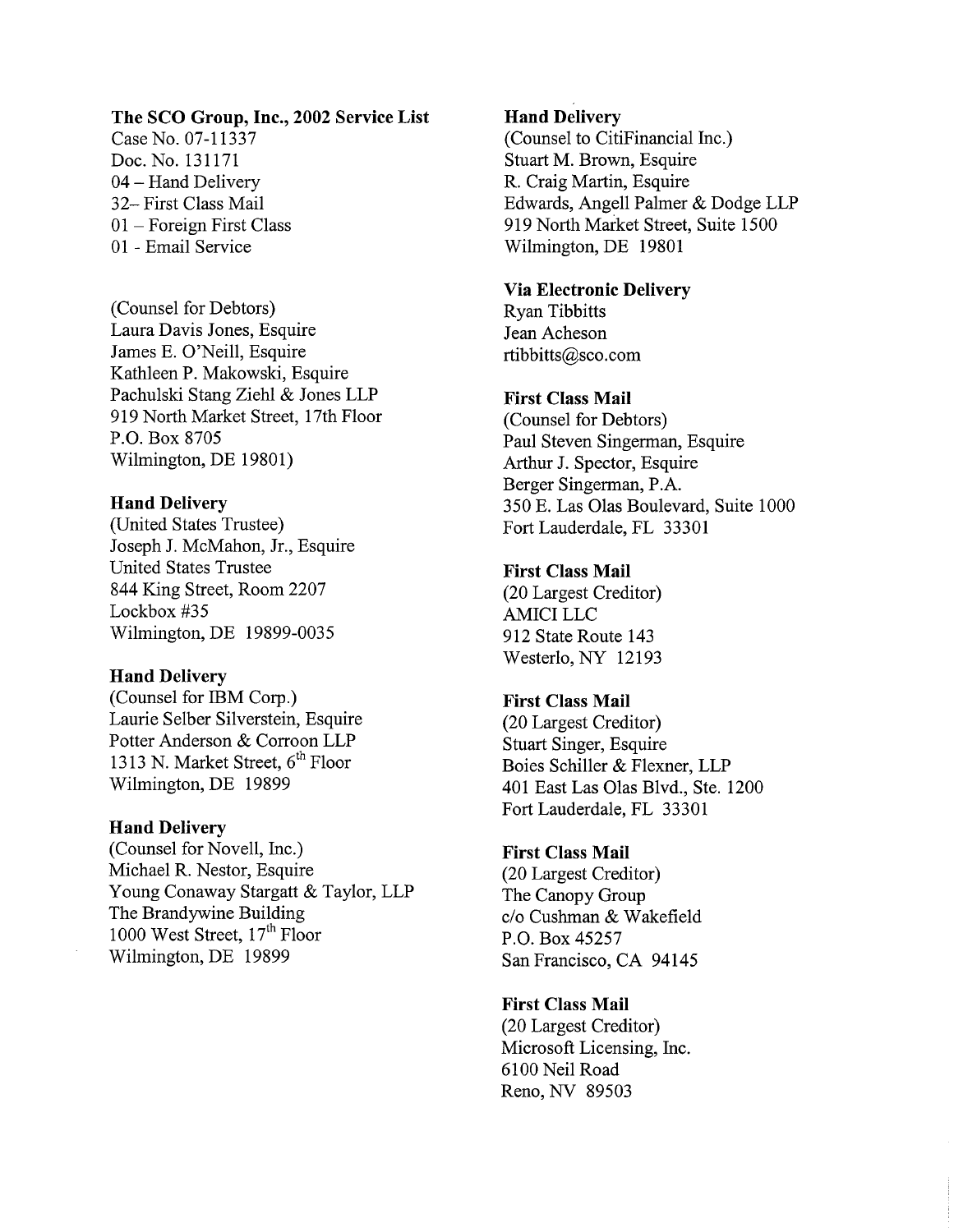#### First Class Mail

(20 Largest Creditor) David Wartner Sun Microsystems Inc Software Royalty Accounting Group 500 Eldorado Blvd Bldg 3 Broomfield, CO 80021

### First Class Mail

(20 Largest Creditor) Veritas Software 350 Ellis Street Mountainview, CA 94043

### First Class Mail

(20 Largest Creditor) Intel Corporation Attn: Corporate Credite 1900 Prailie City Road Folsom, CA 95630

#### First Class Mail

(20 Largest Creditor) HP-Nonstop Royalty Accounting 20555 Tombball Parkway Houston, TX 77070

#### First Class Mail

(20 Largest Creditor) Unisys Corporation Unisys Way Township Line & Union Meetings Blue Bell, PA 19422

# First Class Mail

(20 Largest Creditor) 4FRONT Technologies 4035 Lafayette Place, #F Culver City, CA 90232-2880

### First Class Mail

(20 Largest Creditor) Attn: Eugene Heller Silverman Heller Associates 1100 Glendon Ave., PH-l  $17<sup>th</sup>$  Floor Los Angeles, CA 90024-3503

### First Class Mail

(20 Largest Creditor) Madson & Austin 15 W. South Temple, Ste. 900 Salt Lake City, UT 84101

# First Class Mail

(20 Largest Creditor) Karyn Condie Business Manager R&D Strategic Solutions 5315-B FM 1960 Road West, #126 Houston, TX 77069

## First Class Mail

(20 Largest Creditor) Sage Forensic Accounting 136 E. South Temple, Ste. 2200 Salt Lake City, UT 84111

## First Class Mail

(20 Largest Creditor) David Wartner Sun Microsystems Inc 500 Eldorado Blvd Bldg 3 Broomfield CO 80021

### First Class Mail (20 Largest Creditor) Amlaw Discovery 22 West  $38^{th}$  Street,  $2^{nd}$  Fl.

New York, NY 10018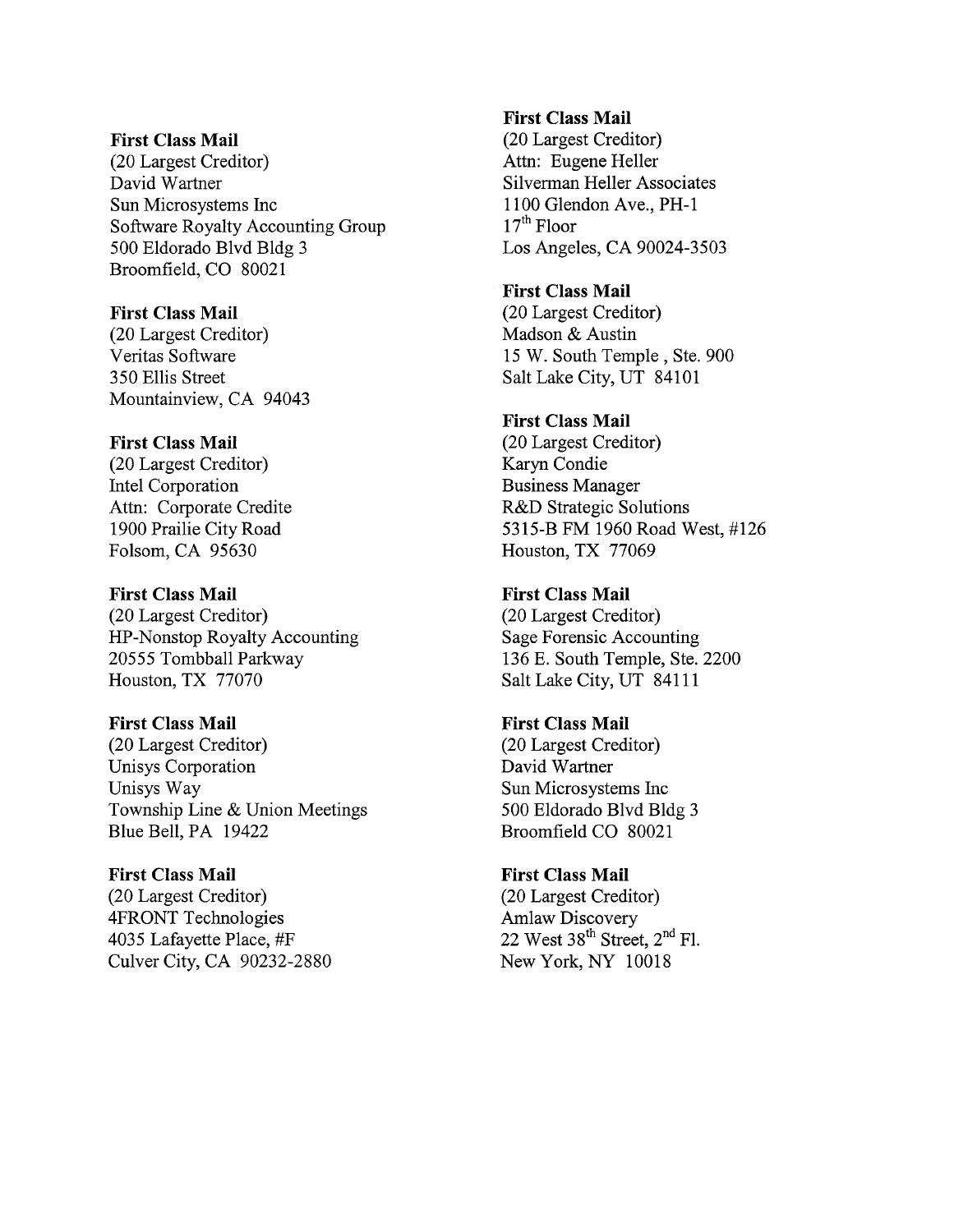#### First Class Mail

(Counsel for The Comptroller of Public Accounts of the State of Texas) Mark Browning, Esquire Assistant Attorney General Bankruptcy & Collections Division P.O. Box 12548 Austin, TX 78711-2548

### First Class Mail

(Counsel for Tarrant County) Elizabeth Weller, Esquire Linebarger Goggan Blair & Sampson, LLP 2323 Bryan Street, Suite 1600 Dallas, TX 75201

## First Class Mail

(Counsel for IBM Corp.) Richard B. Levin, Esquire David R. Marriott, Esquire Cravath, Swaine & Moore LLP Worldwide Plaza, 825 Eighth Avenue New York, NY 10019

#### First Class Mail

(Counsel for Hewlett-Packard Company) Anne Marie Kennelly, Esquire Hewlett-Packard Company 3000 Hanover St., M/S 1050 Palo Alto, CA 94304

#### First Class Mail

(Counsel for Novell, Inc.) Larren M. Nashelsky, Esquire Julie D. Dyas, Esquire Morrison & Foerster LLP 1290 Avenue of the Americas New York, NY 10104

### First Class Mail

(Counsel for Novell, Inc.) Michael A. Jacobs, Esquire Adam A. Lewis, Esquire David E. Melaugh, Esquire Morrison & Foerster LLP 425 Market Street San Francisco, CA 94105-2482

### First Class Mail

(Counsel for Novell, Inc.) Joseph A. LaSala, Jr., Esquire General Counsel Novell, Inc. 404 Wyman Street, Suite 500 Waltham, MA 02451

### First Class Mail

(Counsel for Novell, Inc.) James F. Lundberg, Esquire Associate General Counsel Novell, Inc. M/S H544 1800 South Novell Place Provo, UT 84606

### First Class Mail

(Counsel for Sun Microsystems, Inc.) Thomas R. Califano, Esquire Vincent J. Roldan, Esquire DLA Piper US LLP 1251 Avenue of the Americas New York, NY 10020-1104

#### First Class Mail

(Equity Security Holder) Alan P. Petrofsky 3618 Alameda Apt. 5 Menlo Park, CA 94025-6251